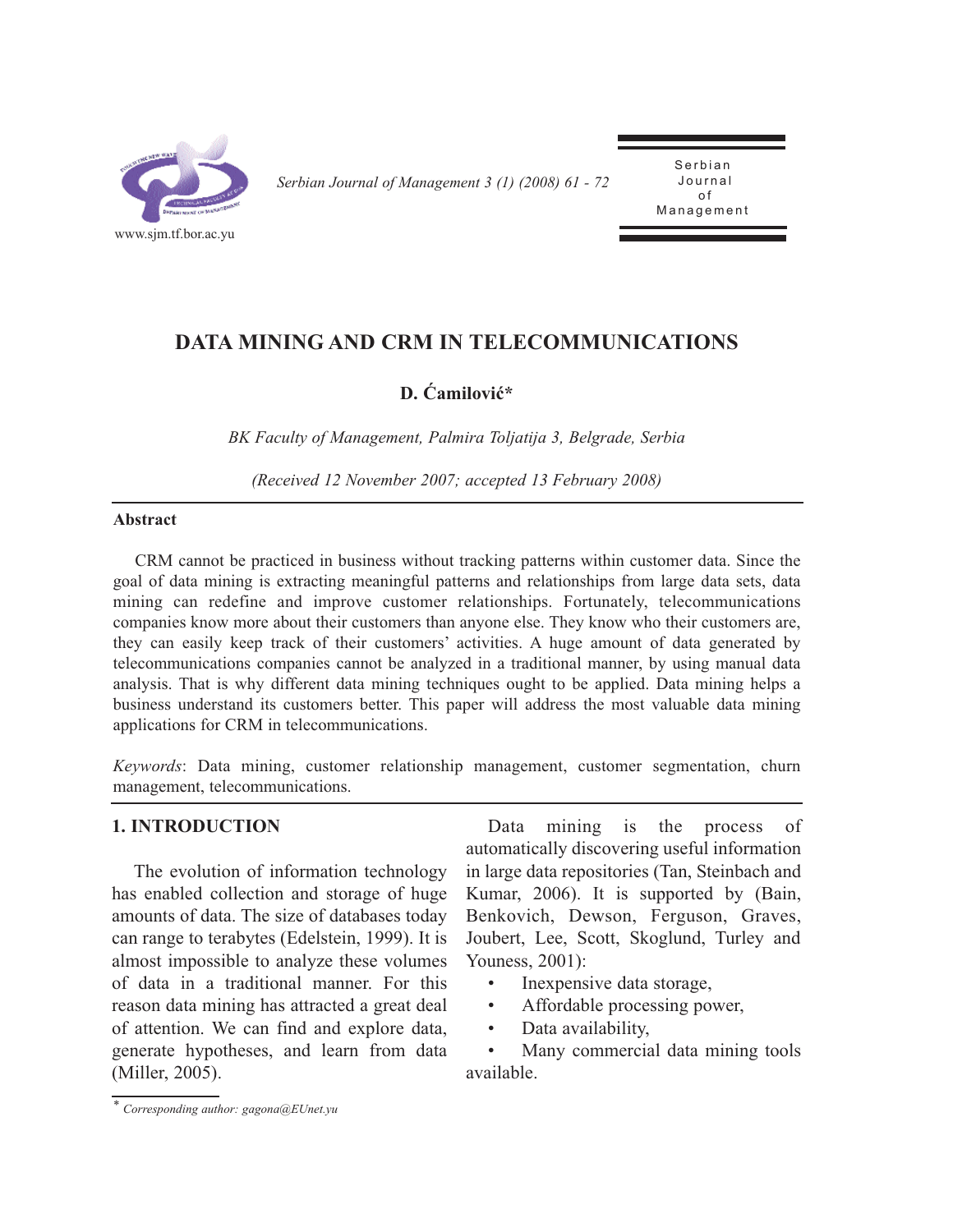Data mining can be useful for any business, but this paper will describe why it is valuable to the telecommunications industry. Since telecommunications companies are keen to implement the philosophy of a customer-centric enterprise, they are armed with various CRM tools. CRM applications that use Online Analytical Processing (OLAP) and data mining are called analytical CRM. This paper will describe the most valuable CRM data mining applications in telecommunications.

Data mining project for effective CRM consists of several phases:

1. Defining the problem to be solved. Each CRM application will have its own business objectives and requirements. Data mining model have to be defined according to these objectives. Talking to business people is the best way to define the problem to be solved. It is advisable to make a list of interesting questions.

2. Assembling and preparing the data. This step can sometimes be skipped, in case a data warehouse is used as the single source of data needed for analysis purposes. This is because the data has to be cleaned, integrated and transformed before entering into a data warehouse. Even if this is the case the analyst has to define the subset of data for processing. Of course, data can be accessed from a relational database, a flat file, a spreadsheet, or from some another sources as well. In this case preparation steps usually take a lot of time and effort, especially when the data needed resides in multiple data repositories. If the summary variables are going to be used, they have to be derived from the row data. Selecting the variables on which the model will be built is a critical step within the data mining process. Usually the variables have to be transformed in accordance with the requirements of the data mining algorithm chosen (Edelstein, 2000).

3. Modeling. In this phase the data is presented to a data mining software program. Sometimes the variables chosen are not the appropriate ones, and in this case the analyst has to go back and make some changes to the data he is using.

4. Interpreting the results. The results should be brought together into a coherent presentation and presented to the business people (Berry and Linoff, 2000). The model should be evaluated with respect to problem solving objectives.

5. Applying the results – changing an organization's behavior for competitive advantage. The ultimate goal is to apply what was discovered in order to solve the business problem defined (e.g. the customer churn). The lessons learned from customer information should be used to enhance business and customer relationship behaviors (Hall, 2004). It is important to determine how the model will be used for business advantage.

The five-phase sequence described is not strict, because data mining process itself is not linear. This means that one can move back and forth between different phases because the next phase in the sequence often depends on the outcomes associated with the preceding one.

The process model proposed is similar to CRISP-DM (Cross-Industry Standard Process for Data Mining) model described by Larose (2005) and Chapman, Clinton, Kerber, Rhabaza, Reinartz, Shearer and Wirth (2000), The Two Crows data mining process presented by Edelstein (2000), and the model introduced by Berry and Linoff (2000).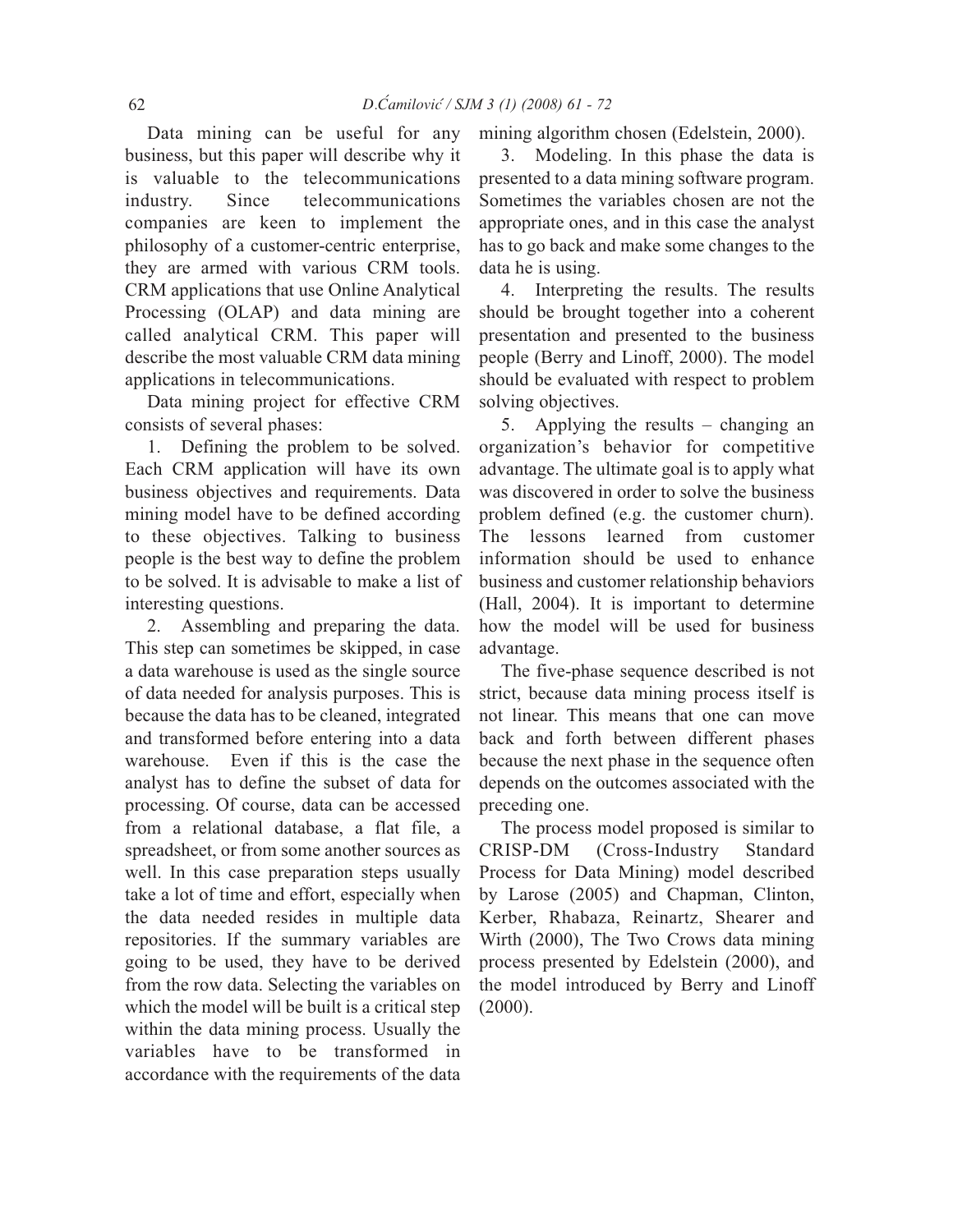## **2. REASONS FOR APPLYING DATA MINING TECHNIQUES FOR CRM IN TELECOMMUNICATIONS**

There are several reasons for applying data mining techniques for CRM in telecommunications:

• *Competitive market*. After years of being a monopoly market, the telecommunications market is now highly competitive. A monopoly does not change much, but competitive markets change constantly. Customers are able to switch providers easily, because there are many of them available. For this reason telecommunications companies explore data mining solutions to achieve competitive advantage. By understanding the demographic characteristics and customers' behavior, telecommunications companies can successfully tailor their marketing strategies to reach those most likely to use their services, to increase customer loyalty and improve customer profitability.

• *High churn rates*. Churn refers to the monthly or the annual turnover of the customer base (Strouse, 1999). Competitive climate naturally results in high churn rates. Initially, growth in the telecommunications market was exponential, and since many new customers arrived, the churn was not a problem (Berry and Linoff, 2000). Eventually, the market matured and the churn rates became high. Maturing of the market and increasing competition were leading telecommunications companies to focus on their existing customers and to find a way not to let them go (Berry and Linoff, 2000). Data mining may be used in churn analysis to predict whether a particular customer will churn and why.

• *Massive data collection*. Telecommunications companies collect

massive amounts of data. Since the main product of the company is the call, its customers create hundreds of thousands transactions per day. Call detail records are stored in the database and they are a very large data source. Telecommunications firms also collect customer data, which describes their customers, and network data, which describes the state of the components in the network (Weiss, 2005). All of these can be presented to some data mining tool.

#### **3. THE DATA TO BE MINED**

A huge amount of data generated by telecommunications companies cannot be analyzed in a traditional manner, by using manual data analysis. That is why different data mining techniques ought to be applied.

As mentioned before, information about each and every call customers make is stored in the database. These are known as call detail records. Call detail records usually include information about originating and terminating phone numbers, the date and time of the call and its duration (Weiss, 2005). But those records are often not suitable for data mining itself, so they have to be transformed. This is because the goal of data mining is to discover patterns that concern customers, not calls. So, raw data should be collected and aggregated to the customer level. Many different summary variables can be used. Weiss (2005) suggests the average call duration, the percentage of no-answer calls, the percentage of calls to/from a different area code, the percentage of weekday calls (Monday – Friday), the percentage of daytime calls (9:00 A.M. – 5:00 P.M.), the average number of calls received per day, the average number of calls originated per day. Some other features, like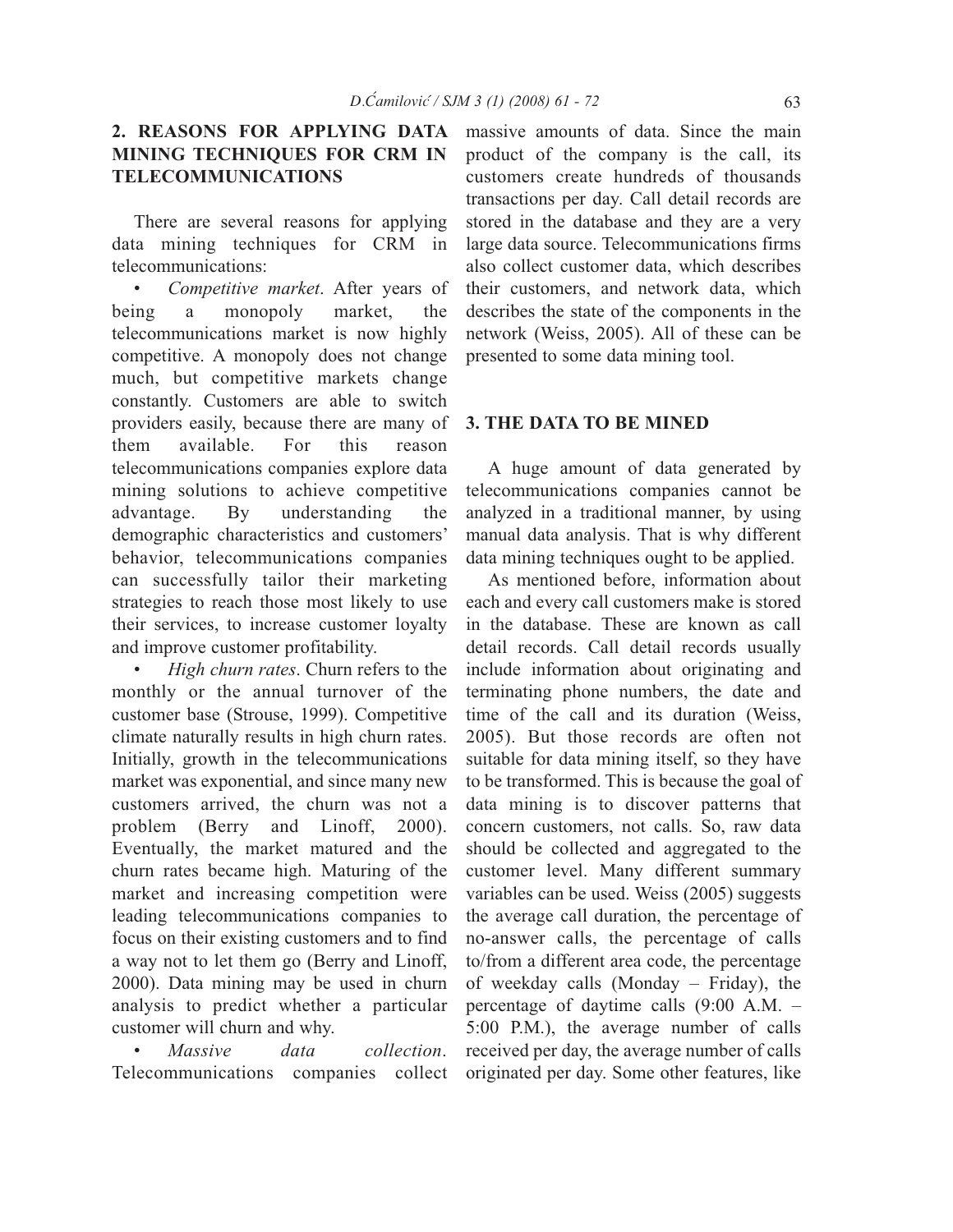minutes of call in regular time frame, minutes of call in discount time frame, minutes of call in night time frame, minutes of domestic call, minutes of international call, or minutes of total call (Baragoin, Andersen, Bayerl, Bent, Lee and Schommer, 2001), can be used as well. These variables are derived from call detail data collected over some time period (e.g. one, three, or six months).

All features above can be used for customer profiling, which is one of the most valuable data mining applications in telecommunications. Generating useful features is a critical step within the data mining process (Weiss, 2005).

Besides call detail records, telecommunications companies store many other data in their databases. For example, they collect information about their customers (at least name, address, age and gender information). Customer data can be used in conjunction with call detail data in order to get better data mining results, as it is displayed in Figure 1.



*Figure 1. Combining call detail and customer data for better data mining results*

Telecommunications firms know more about their customers than anyone else. They know who their customers are, they can easily keep track of their customers' behavior. This is particularly important for CRM, the topic that will be discussed in the following section.

### **4. CRM IN TELECOMMUNICATIONS**

According to the International Engineering Consortium (2005) telecommunications companies can accept one of the two basic strategies:

- Product strategy
- Customer strategy.

The first one was very popular in the past when companies were marketing their services to the masses. This resulted in very high marketing costs, and on the other hand customer loyalty was very low. For this reason companies today tailor their products according to their customers' needs. In order to deliver relevant services to their customers most telecommunications firms accepted the second of these two strategies. They realize that it is necessary to understand their customers' behavior and quickly respond to their needs, because if one does not do it, the competitor will. Today's companies are customer-centric. They have to make an environment that allows a business to take a 360-degree view of their customers.

To create a better environment for managing customer relationships, companies need to look to a new approach called CRM. This is a strategy for achieving competitive advantage.

CRM is defined as a set of activities a business performs to identify, qualify, acquire, develop and retain loyal and profitable customers by delivering the right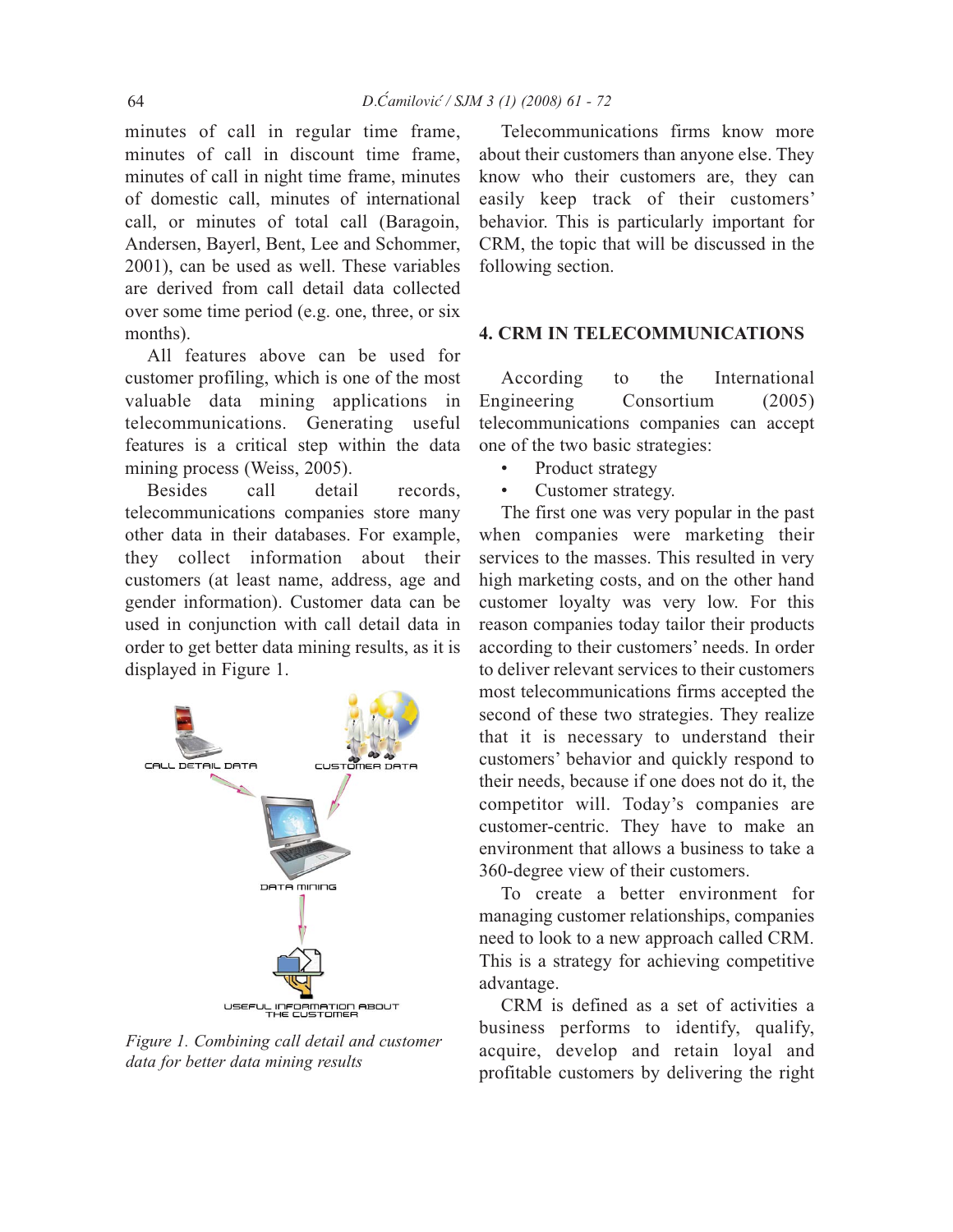product or service, to the right customer, through the right channel, at the right time and the right cost (Galbreath and Rogers, 1999). The right product or service means that only a product or a service that meets customers' needs should be considered. The right customer means that not all the customers are the same, so the company's interactions with customers need to move toward segmented marketing campaigns that target individual preferences (Sumathi and Sivanandam, 2006). There are a number of mediums available, and a company must choose the right one (that is what the right channel means). The right time is a result of the fact that there are continuous interactions with customers (Sumathi and Sivanandam, 2006). The goal of each and every company is to reduce costs. Since many customers are price sensitive, the right costs component should be carefully considered.

CRM usually acquires the transformation of the entire enterprise and how it conducts business with its customers. Every organization, particularly a telecommunications company, should have a clearly defined CRM strategy, because satisfying customers is the foundation of any organization's success.

Meta Group classifies CRM into three different types:

• Operational CRM, which is concerned with automation of business processes involving front-office customer contact points (Payne, 2005). According to Beck and Summer (2001) these applications include sales force automation, customer service and marketing.

• Analytical CRM, which includes the use of customer data for analysis, modeling and evaluation (Beck and Summer, 2001). It applies methodologies such as data mining and OLAP to CRM applications.

• Collaborative CRM includes the use of collaborative services and infrastructure in order to enable interaction between a company and its channels (Payne, 2005).

This paper will be concerned with the analytical CRM for the telecommunications industry.

The past several years have witnessed an explosion in CRM software applications. Everything from campaign management software to call center software is now marked as CRM tool (Berry and Linoff, 2004). In order to discover patterns in data, and to make predictions about the future, data mining techniques are used. These techniques support a customer-centric enterprise and help a telecommunications company to exploit the vast amounts of data generated by its customers. As mentioned before, those are call detail and customer data.

Data mining can build models that can explain customers' behavior and predict it, but it is only a step in a much larger process. The successfulness of data mining is determined by the business process, especially by marketing activities, because marketers are the primary users of CRM tools. Marketers have to understand the results of data mining before they put them into action (Berson, Smith and Thearling, 1999). Since data mining extracts hidden patterns of customers' behavior, understanding the results can be a bit complicated. But it is necessary in order to improve campaign management. Data mining software should be used together with campaign management software in order to apply a customer-centric business approach. Data mining can be used for marketing campaign design, response modeling and marketing optimization (Lo, 2006).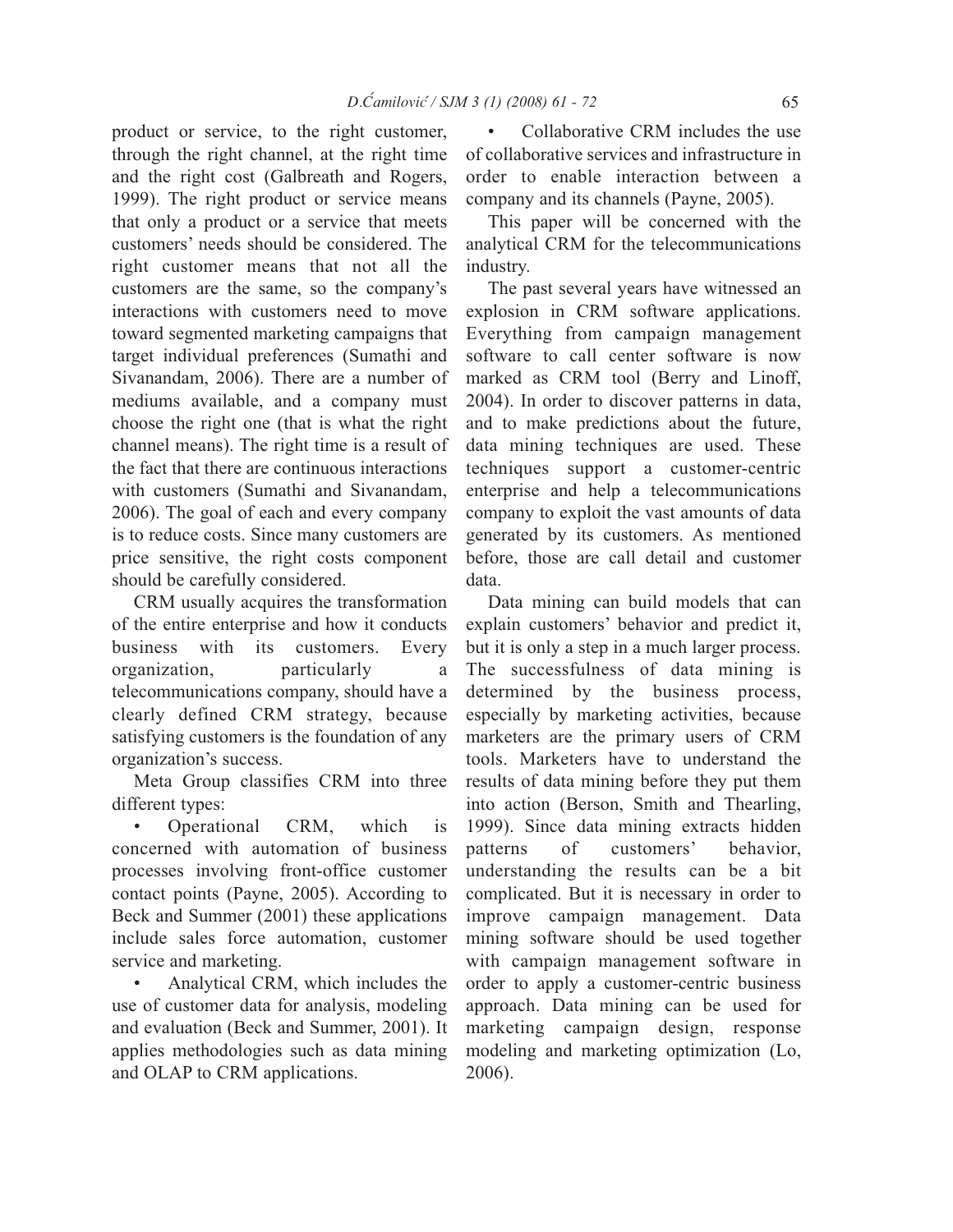Data mining technology supports customer relationship strategy, but technology does not equal strategy (Anderson and Kerr, 2002). Confusing technology with strategy is the main reason why many CRM investments have not delivered its promised potential. As presented in Figure 2, an organization has to start with a CRM strategy and the strategy should drive its business process. Data mining can only help business activities to execute the strategy, but it cannot make sure that the enterprise is going to be customercentric. The key to CRM success is developing and implementing strategy.



*Figure 2. CRM strategy drives business and data mining processes*

There are several data mining applications that support CRM and they will be fully described in the next section.

## **5. BUILDING DATA MINING APPLICATIONS FOR CRM**

The two most valuable data mining applications for CRM in telecommunications are concerning customer segmentation and churn prediction. These data mining models utilize the necessary data that exists in a database to build patterns that are relevant to CRM.

### **5.1. Customer segmentation**

Customer segmentation is one of the most important data mining methodologies used in marketing and CRM (Saarenvirta, 1998). It helps telecommunications companies to discover the characteristics of their customers and make them derive appropriate marketing activities according to the information discovered.

Customer segmentation is grouping similar customers together, based on many different criteria. In this way it is possible to target each and every group depending on their characteristics. Customer segmentation helps companies develop appropriate marketing campaigns and pricing strategies. For example, it is possible to offer a special price or free minutes to a certain group (Baragoin, Andersen, Bayerl, Bent and Schommer, 2001).

In data mining terminology the term segmentation is rarely used. A more appropriate term to use is clustering. The clustering algorithm looks for clusters in the data. It finds sets of cases that are more similar to one another than they are to cases in other sets.

Clustering is a good way to analyze large and complex set of data. By applying clustering technique, the analyst can break down a large problem into a number of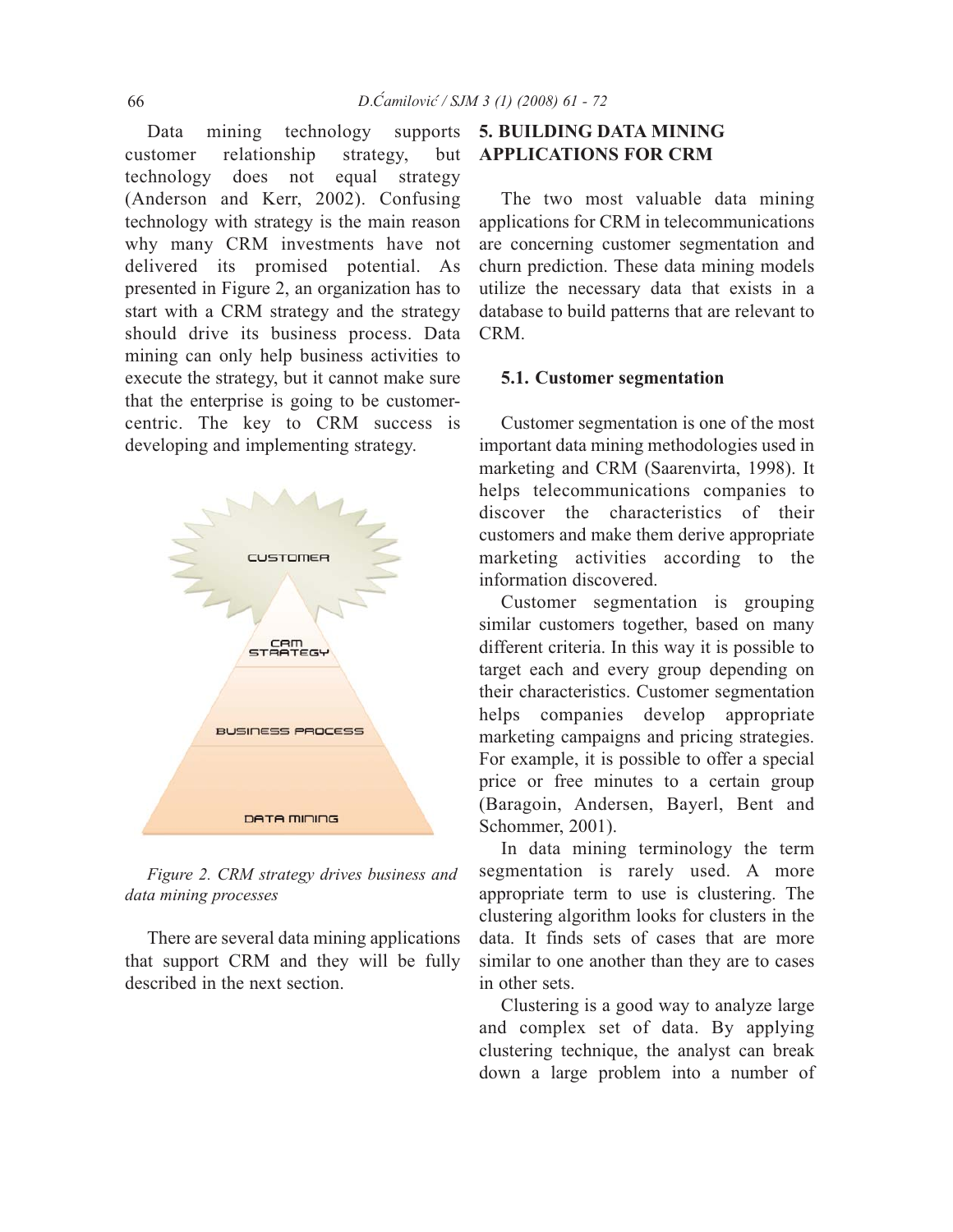groups with common characteristics (Bain, Benkovich, Dewson, Ferguson, Graves, Joubert, Lee, Scott, Skoglund, Turley and Youness, 2001). Since each cluster provides a description, the analyst can understand the nature of the problem better. But the analyst has to experiment with the model's variables.

Clustering is an undirected data mining technique. This means that there are no dependent variables used to find a specific outcome (Seidman, 2001). When preparing data mining model, the analyst does not know its outcome. But this is one of the strengths of clustering, because it analyzes the complete set of data, looking for patterns that can be missed by a directed technique (Bain, Benkovich, Dewson, Ferguson, Graves, Joubert, Lee, Scott, Skoglund, Turley and Youness, 2001). It can handle large data sets and work on any type of data (Bain, Benkovich, Dewson, Ferguson, Graves, Joubert, Lee, Scott, Skoglund, Turley and Youness, 2001). But sometimes results are difficult to understand and interpret.

Identifying groups of customers with similar characteristics helps telecommunications firms to understand their customers' behavior. It can be a powerful means to identify and meet customers' demands.

The main challenge of applying data mining techniques for customer segmentation purposes is that proper variables are chosen for the segmentation process (Baragoin, Andersen, Bayerl, Bent, Lee and Schommer, 2001). The data to be mined usually includes:

- Behavioral data (call detail data)
- Demographic data (customer data).

Behavioral data helps one to identify groups of customers who have similar calling behaviors. In this way it is possible to focus on what customers do rather than what they are (Strouse, 2004). Identifying customers' needs only from their demographic data does not produce much value in the market. This is why it is highly recommended to combine behavioral with demographic data, as shown in Figure 3.



*Figure 3. The data available for customer segmentation*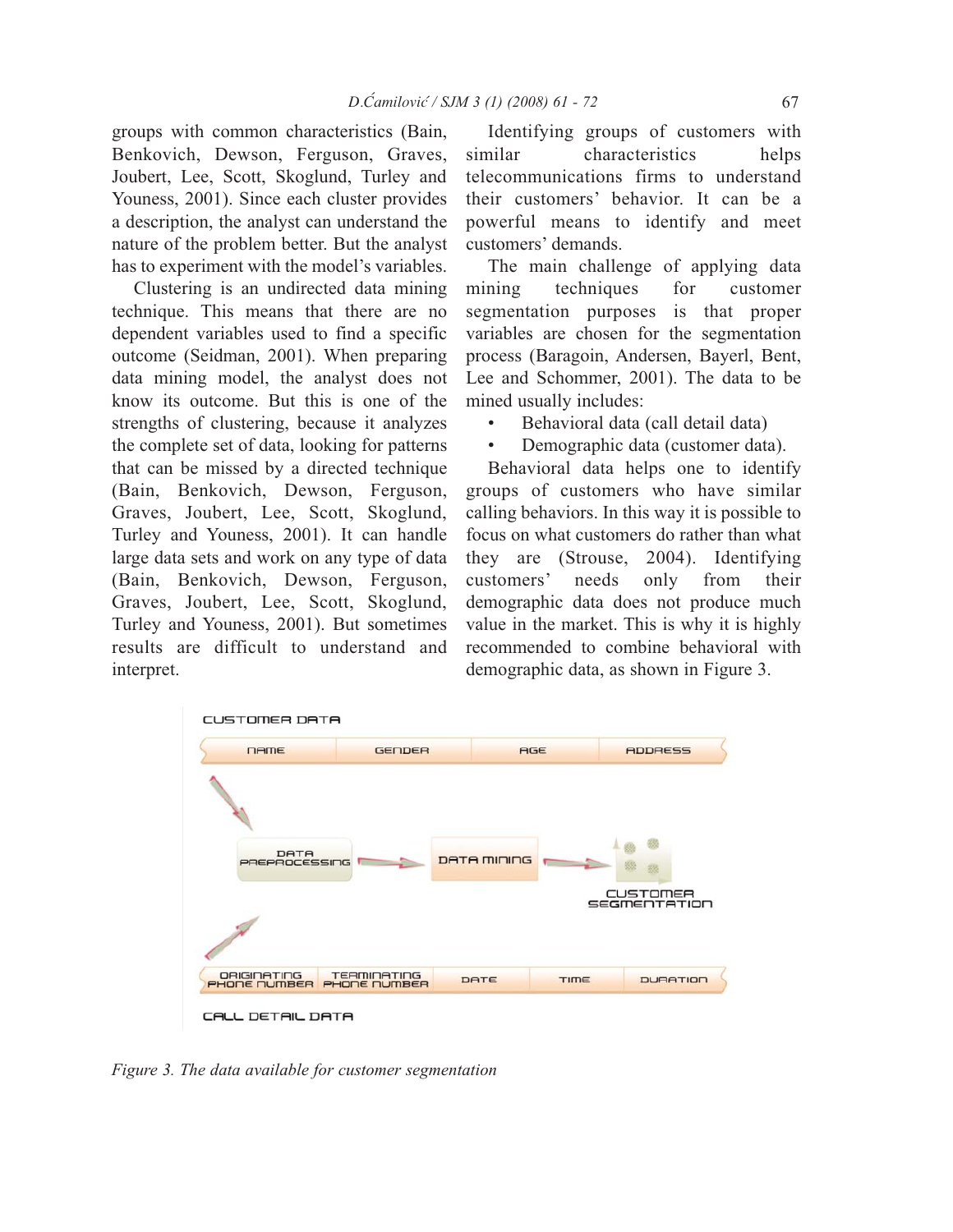Different clustering techniques can be used. According to Strouse (2004) there are two forms of cluster analysis: hierarchical and nonhierarchical partitioning. Hierarchical partitioning begins with individuals and merges them into clusters, while nonhierarchical partitioning begins with possible segmentation variables and assigns individuals into groups, but later reassigns them if it improves the clusters (Strouse, 2004). No matter which clustering technique is chosen, as a result several groups of customers i.e. clusters should be formed. The goal of clustering is to identify groups of customers with similar needs and behavior patterns. Therefore the segmentation model should be used in the marketing campaign process. What is needed today is not blanket marketing campaigns, but targeted campaigns directed at those customers who might be interested in services on offer (Todman, 2000).

It is clear that customer segmentation gives a new value to telecommunications companies business and helps them to gain competitive advantage by offering services that better fit the customers' needs than competitors' do. In order to gain a business insight, data mining models should be deployed within the business operations of the call center and marketing department. This requires the ability to integrate data mining models both within the existing CRM systems and into the business processes.

Telecommunications companies have to make efforts to recruit new customers, but they also have to concentrate on not letting the existing ones go. Customer retention is the topic that will be discussed in the next section.

#### **5.2. Churn prediction**

Customer loyalty is something that telecommunications companies have to take into account. It can cost ten times as much to recruit a new customer as it does to retain an existing one (Todman, 2000). On the other hand, the cost of keeping customers around is significantly lower than the cost of bringing them back after they leave (Berson, Smith and Thearling, 1999). This is why data mining is used for the purposes of churn prediction.

Churn can be defined as the gross rate of customer loss during a given period and shown as follows (Geppert, 2003):

Monthly Churn =  $(Cstart + Cnew - Cend)$ / Cstart

Where:

Cstart = Number of customers at the start of the month

Cend = Number of customers at the end of the month

 $C$ new = Gross new customers during the month.

So, the key question is: How to predict the customers who are likely to leave? Data mining techniques can be used to answer this question.

By using data mining it is possible to generate the customer list with high probability to leave the company (Baragoin, Andersen, Bayerl, Bent, Lee and Schommer, 2001). Data mining techniques can help telecommunications companies to identify churn behavior patterns before the customers are being lured away by better offers from competitors. In this way they can plan their actions to prevent the churn in advance.

Churn can be broken down into voluntary and involuntary churn. If a customer first initiates the action, we can call it voluntary churn (Baragoin, Andersen, Bayerl, Bent,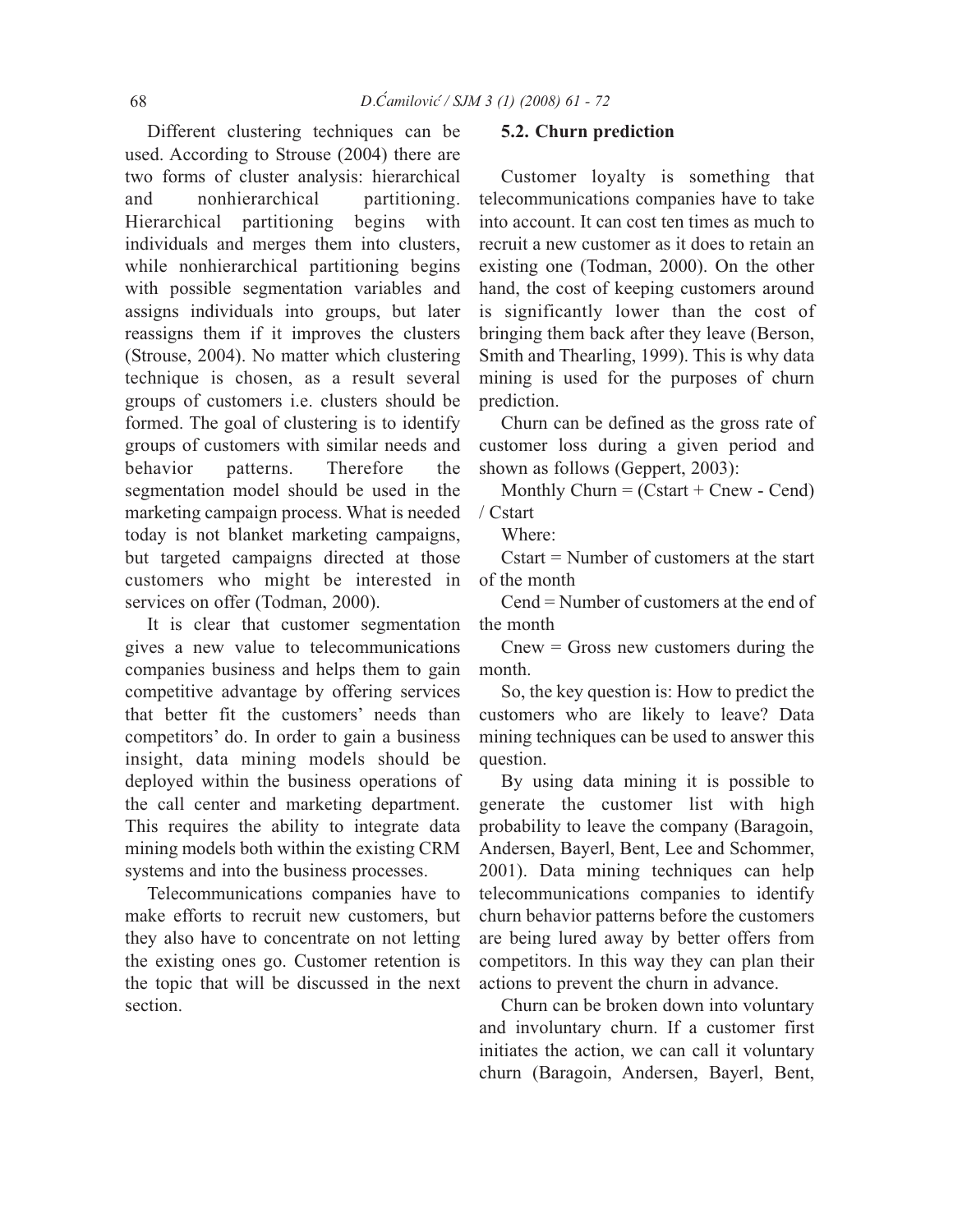Lee and Schommer, 2001). Involuntary is the one where the carrier cuts off the service, usually due to a repeated non-payment of invoices (Geppert, 2003). It is important to define different types of churn based on the churn reasons (Baragoin, Andersen, Bayerl, Bent, Lee and Schommer, 2001). Some of the reasons for voluntary churn are presented in Figure 4.

showed that while price is important to customers, it is not the main driver of their loyalty. Winning customers on price, rather than on services, results in high churn rates.

The company has to decide which type of churn it wants to predict, and use data mining techniques in order to do it. Telecommunications companies usually focus on those customers who leave for a



*Figure 4. Voluntary deactivations by reason (Booz•Allen & Hamilton, 2001)*

Geppert (2003) suggest another list of causes of churn:

- Price,
- Service quality,
- Fraud,
- Lack of carrier responsiveness,
- Brand disloyalty,
- Privacy concerns,
- Lack of features,

New technology introduced by competitor,

- New competitor enter the market,
- Billing or service disputes.

The Walker Loyalty Report (2004)

better offer. But it is very important that the data mining model for voluntary churn does not predict by chance involuntary churn as well (Berry and Linoff, 2000)

Customer churn is predicted by mining the historical data. Data mining techniques used for this purposes typically utilize billing data, call detail data, subscription information and customer information (Weiss, 2005). It is necessary to have a target variable on which the prediction model is built and, in this case, it is a churn indicator (Baragoin, Andersen, Bayerl, Bent, Lee and Schommer, 2001). Time-series data such as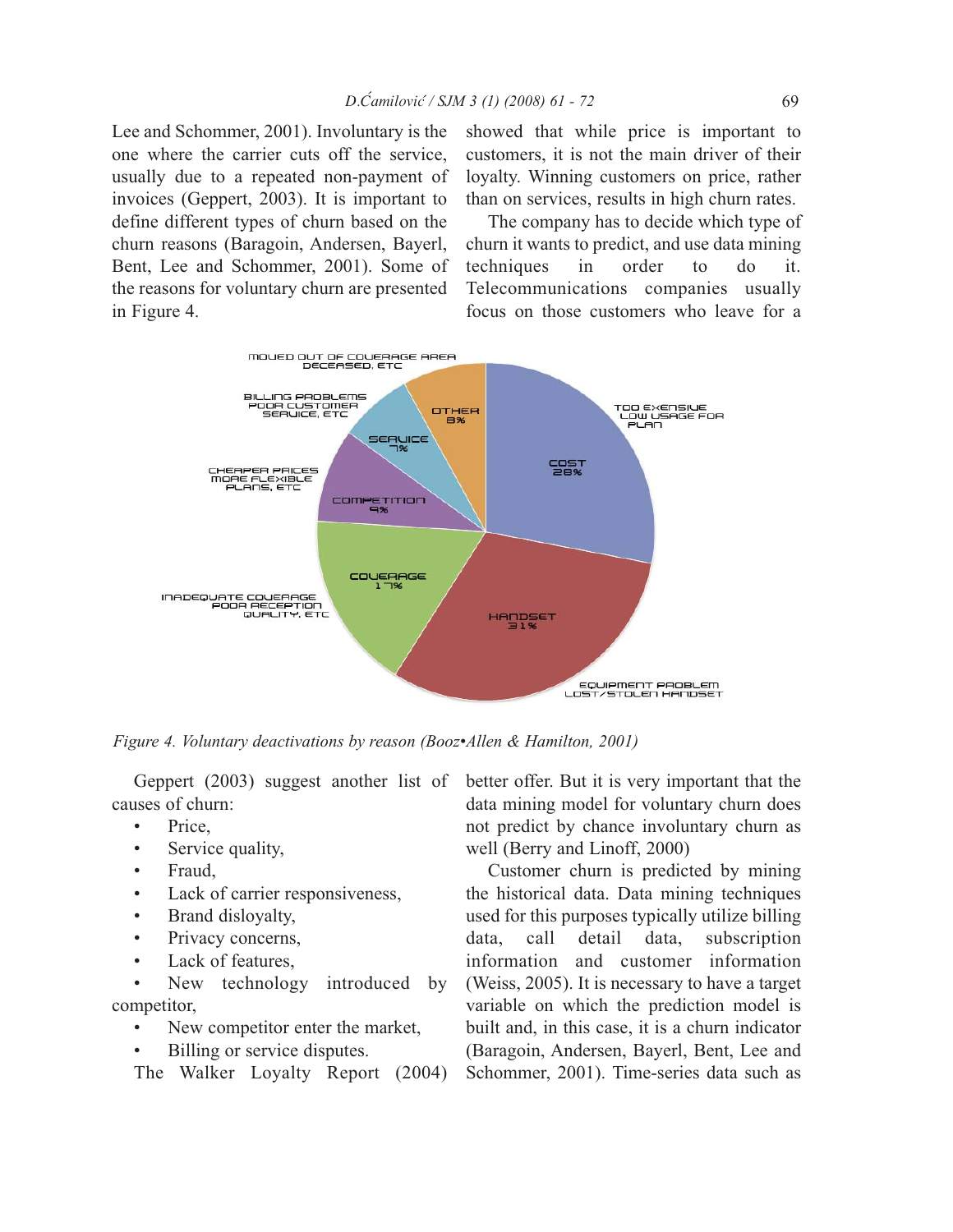monthly usage can be looked at, but it is recommended to calculate e.g. the change in three-month average usage and use it as a predictor (Edelstein, 2000). Some other factors, like the average number of calls and the change in the average number of calls are also good predictors (Edelstein, 2000).

Several different techniques can be used for the purpose of churn prediction, but the most popular ones are:

- Decision trees
- Neural networks
- Regression.

The churn prediction model can be developed on the entire customer base or specifically for a few segments (Baragoin, Andersen, Bayerl, Bent, Lee and Schommer, 2001). It is recommended to build several models and combine it for better data mining results.

The data mining model should be deployed in the retention campaign process (according to Strouse (2004) retention is the inverse of churn). Without having to make major new investments in support systems, this approach enables a fundamental improvement in customer retention. But, although technology tools are necessary for identifying likely churners, they are not sufficient (Strouse, 2004). It is necessary to develop adequate retention strategies focused on those customers who are likely to leave.

### **6. CONCLUSION**

Capabilities for collecting data have been increasing rapidly in all industries over the last decades, especially in the telecommunications industry. The volume of data is expected to continue to grow in the future and many companies have not been

able to capitalize on its value. That is why they need automated tools that can transform these vast amounts of data into useful information and knowledge. An increasing number of telecommunications companies use data mining models to improve their business. .

Why is it wise to use data mining in telecommunications? Because the telecommunications industry is highly competitive, and telecommunications companies realize that customers are their major assets. In order to gain competitive advantage they have to:

Understand customers' behavior

Interact with customers and deliver them advanced and flexible services according to their needs.

Data mining models can help them achieve these goals by enabling customer segmentation and churn prediction. These data mining applications were described in the paper.

Data mining can be a very effective means of implementing a customer relationship management strategy and helping telecommunications companies to keep their customers happy. In today's competitive business landscape the customer is a king, and the sooner one realizes it, the better.

### **References**

Anderson, K. and Kerr C. (2002) Customer Relationship Management, McGraw-Hill, New York.

Bain, T., Benkovich. M., Dewson, R., Ferguson, S., Graves, C., Joubert, T., Lee D., Scott, M., Skoglund, R., Turley, P. and Youness, S. (2001) Professional SQL Server 2000 Data Warehousing with Analysis Services, Wrox Press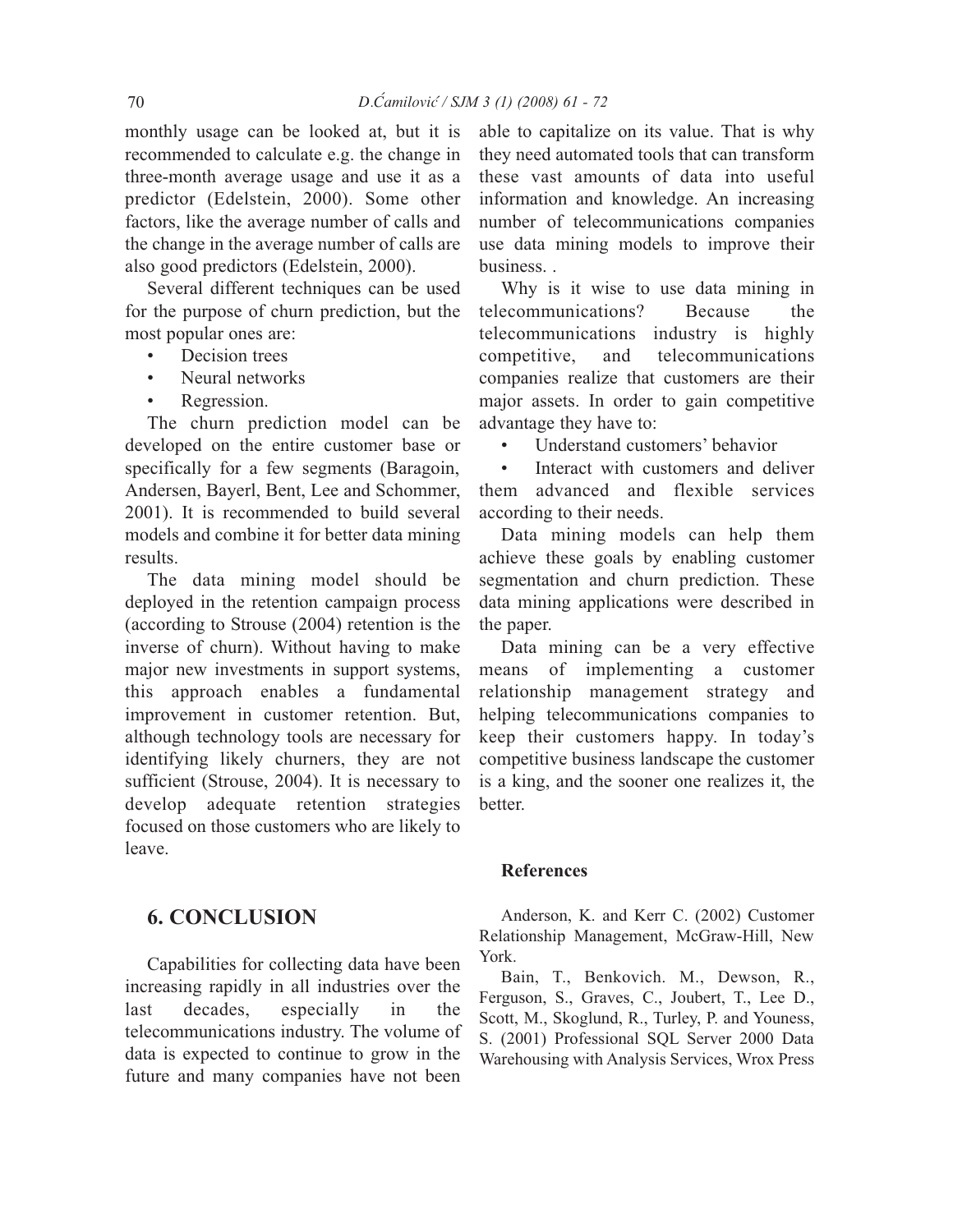Ltd., Chicago.

Baragoin, C., Andersen, C. M., Bayerl, S., Bent, G., Lee, J. and Schommer, C. (2001) Mining Your Own Business in Telecoms Using DB2 Intelligent Miner for Data, IBM Corporation, San Jose.

Beck, B. and Summer J. (September 2001) 'Data Warehousing Horizons

CRM: Not Just Operational and Collaborative', DM Review, http://www.dmreview.com/article\_sub.cfm?artic leId=3956 (Current June, 2007)

Berry M., Linoff G. (2000) Mastering Data Mining- The Art and Science of Customer Relationship Management, Wiley Publishing, New York.

Berry, M. and Linoff, G. (2004) Data Mining Techniques: for Marketing, Sales, and Customer Relationship Management - Second Edition, Wiley Publishing Inc., Indianapolis.

Berson, A., Smith, S. and Thearling, K. (1999) Building Data Mining Applications for CRM, McGraw Hill, New York.

Booz•Allen & Hamilton (2001) 'Winning the Customer Churn Battle in the Wireless Industry', Insights - Information Technology Group, vol 1, issue 1, http://www.boozallen .com/media/file/ 56757.pdf (Current June, 2007)

Chapman, P., Clinton, J., Kerber, R., Khabaza, T., Reinartz, T., Shearer, C. and Wirth, R. (2000) CRISP-DM 1.0: Step-by-step Data Mining Guide, The CRISP-DM consortium,http://www.crisp-dm.org/ CRISPWP-0800.pdf (Current June, 2007)

Edelstein, H. (1999) Introduction to Data mining and Knowledge Discovery - Third Edition, Two Crows Corporation, Potomac.

Edelstein, H. (2000) Building Profitable Customer Relationships with Data Mining, Two Crows Corporations, http://www.twocrows.com/crm-dm.pdf (Current June, 2007)

Galbreath, J. and Rogers, T. (1999) 'Customer relationship leadership: a leadership and motivation model for the twenty-first century business', The TQM Magazine, Volume 11, Number 3, MCB University Press, West Yorkshire, pp.161-171

Geppert, C. (2003) Customer Churn Management: Retaining High-Margin Customers with CRM Techniques, KPMG LLP, http://www.kpmg.com.au/Portals/0/ ChurnMgmt-whitepaper\_0226.pdf (Current June, 2007)

Hall, J. L. (June 2004) 'Business Intelligence: The Missing Link in Your CRM Strategy', DM Review, http://www. dmreview.com/article\_sub.cfm?articleId=10039 97 (Current June, 2007)

Larose, D. T. (2005) Discovering knowledge in Data: an Introduction to Data Mining, John Wiley & Sons Inc., New Jersey.

Lo, V. S. Y. (2006) 'Marketing Data Mining', Encyclopedia of Data Warehousing and Mining, Idea Group Inc., Hershey, pp.698- 704

Miller, T. W. (2005) Data and Text Mining: A Business Applications Approach, Pearson Prentice Hall, New Jersey.

Payne, A. (2005) Handbook of CRM: Achieving Excellence in Customer Management, Elsevier, Oxford

Saarenvirta, G. (1998) Mining Customer Data, http://www.db2mag.com/db\_area/ archives/1998/ q3/98fsaar.shtml (Current June,2007)

Seidman, T. (2001) Data Mining with Microsoft SQL Server 2000, Microsoft Press, Washington.

Strouse, K. G. (1999) Marketing Telecommunications Services: New Approaches for a Changing Environment, Artech House, Norwood.

Strouse, K. G. (2004) Customer-Centered Telecommunications Services Marketing, Artech House, Norwood.

Sumathi, S, Sivanandam S.N. (2006) Introduction to Data Mining and its Applications, Springer, Berlin.

Tan, P., Steinbach, M. and Kumar, V. (2006) Introduction to Data Mining, Pearson/Addison Wesley, Boston.

The International Engineering Consortium (2005) Business Intelligence for the Telecommunications Industry,